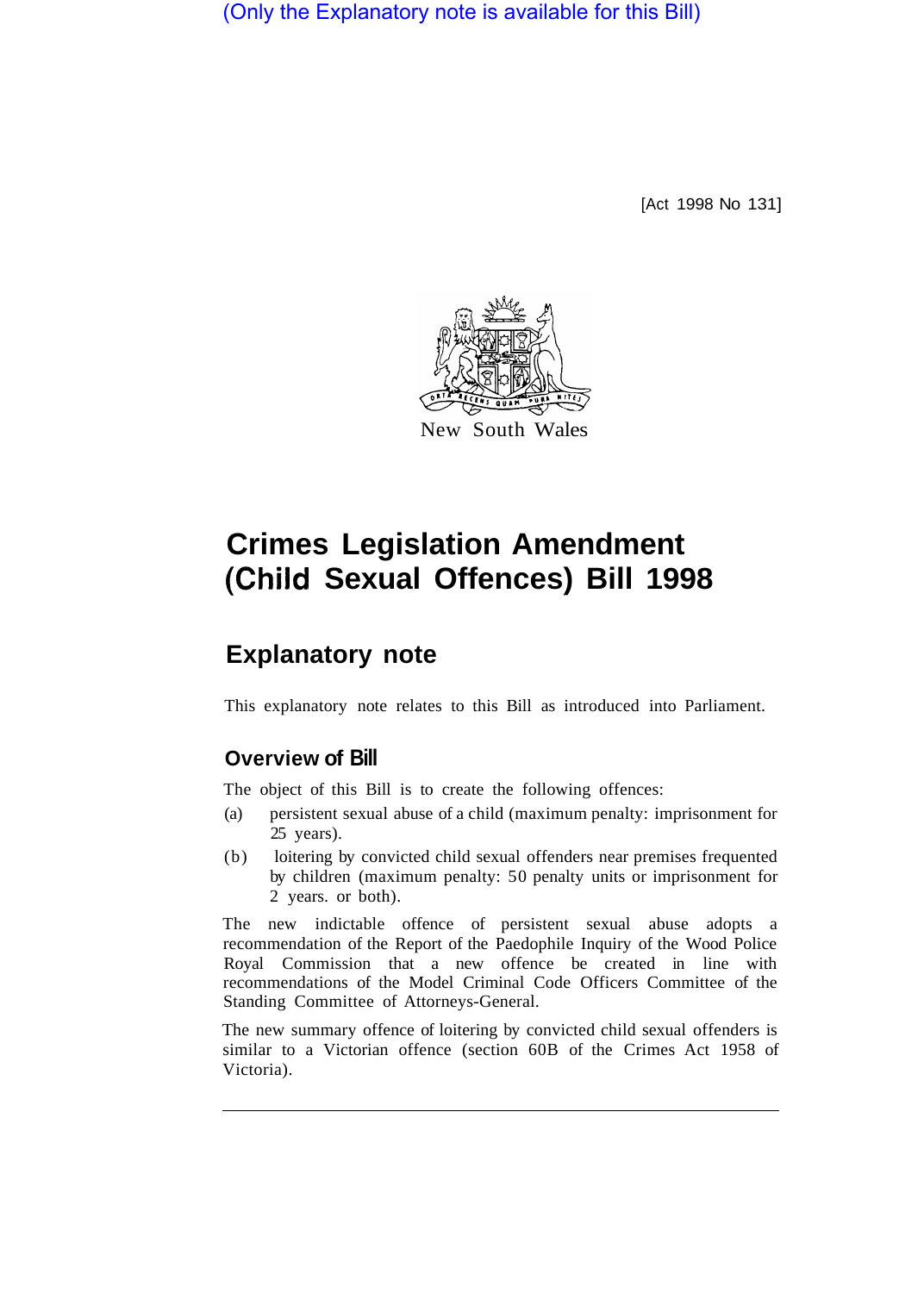Crimes Legislation Amendment (Child Sexual Offences) Bill 1998 [Act 1998 No 131]

Explanatory note

### Outline of provisions

**Clause 1** sets out the name (also called the short title) of the proposed Act.

**Clause 2** provides for the commencement of the proposed Act on a day or days to be appointed by proclamation.

**Clause 3** is a formal provision giving effect to the amendments to the *Crimes Act 1900* and the *Summary Offences Act 1988* set out in Schedules 1 and 2.

#### **Schedule 1 Amendment of Crimes Act 1900**

**Schedule 1 [2]** inserts in the *Crimes Act 1900* a new indictable offence of persistent sexual abuse of a child. The offence carries a maximum penalty of 25 years penal servitude. A *child* is defined as a person under the age of 18 years.

A person commits the new offence if the person engages in conduct in relation to a particular child that constitutes a sexual offence on 3 or more separate occasions, each occurring on separate days during a particular period. *Sexual offence* is defined to include a number of offences under the *Crimes Act 1900.* including various offences relating to sexual intercourse with children. sexual assault. indecent assault, act of indecency with or in the presence of a child and other offences of a sexual nature. It also includes an attempt to commit such an offence and similar offences committed outside New South Wales. The conduct need not be of the same nature, or constitute the same sexual offence, on each occasion for the offence to be proved.

In proceedings for the new offence. it is not necessary to specify or prove the dates or exact circumstances of the alleged occasions on which the conduct constituting the offence occurred. This addresses a decision of the High Court in S v *The Queen* (1989) 168 CLR 266, that particularity was required in trials of sexual assault to the same degree as in trials for other offences. The new offence provides that. in order for a person to be convicted of the offence, it is sufficient that the jury is satisfied beyond reasonable doubt that the evidence establishes at least 3 separate occasions. occurring on separate days during a particular period. on which the person engaged in conduct constituting a sexual offence in relation to a particular child of the nature described in the charge for the offence, and is satisfied about the material facts of those 3 occasions. It is not necessary for the jury to be satisfied about the dates or the order of those occasions.

The new offence also makes provision for alternative verdicts by the jury and includes provisions aimed at protecting the defendant from double jeopardy.